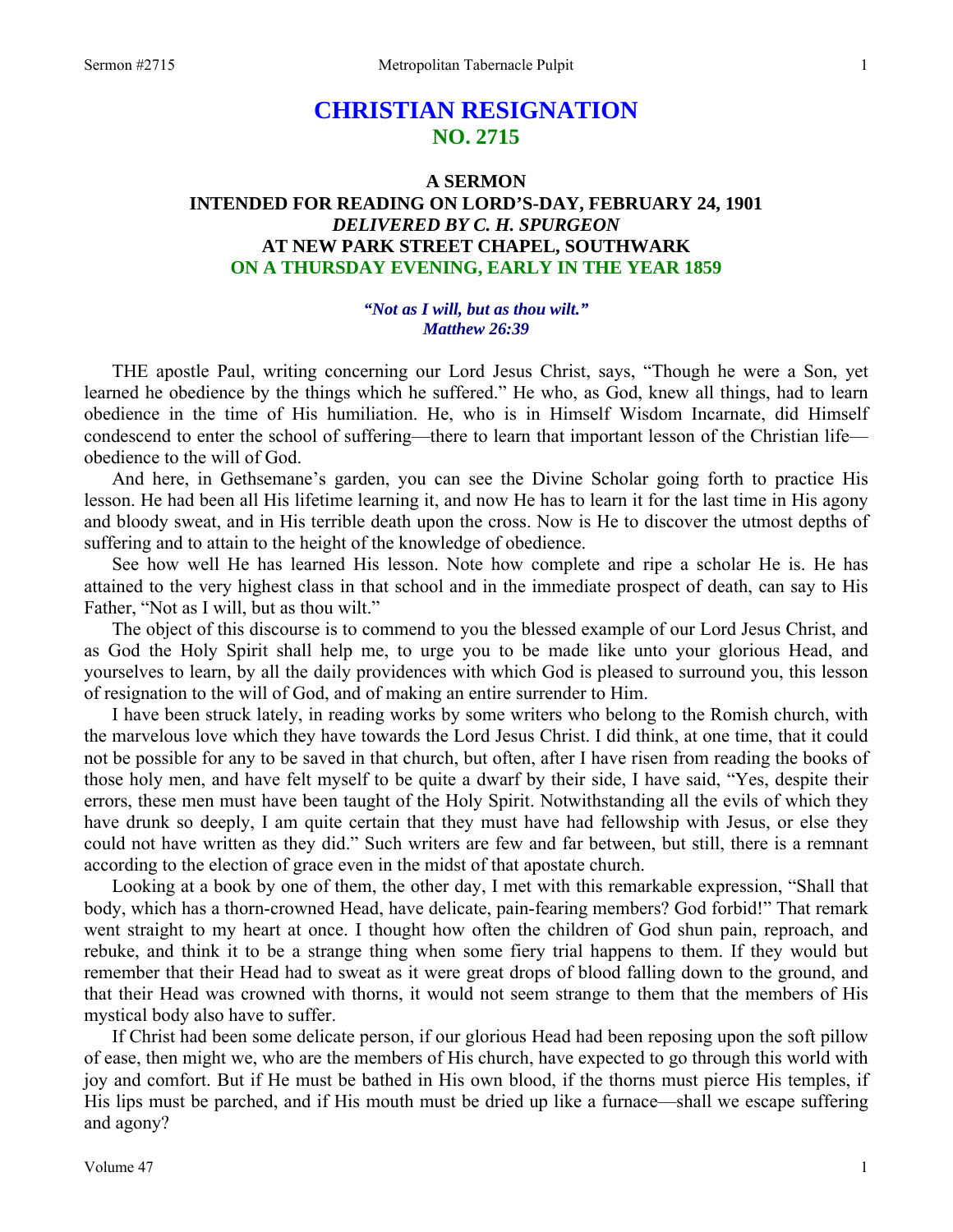Is Christ to have a head of brass and hands of gold? Is His head to be as if it glowed in the furnace and are not we to glow in the furnace, too? Must He pass through seas of suffering and shall we—

### *"Be carried to the skies, On flowery beds of ease"?*

Ah, no! We must be conformed unto our Lord in His humiliation if we would be made like Him also in His glory.

 So, brethren and sisters, I have to discourse to you upon this lesson, which some of us have begun to learn, but of which as yet we know so little—this lesson of saying, "Not as I will, but as thou wilt." First, let me *explain the meaning of this prayer.* Then, *urge you, by certain reasons, to make this your constant cry.* Next, *show what will be the happy effect of its being the paramount desire of your spirits.* And we will conclude with a practical inquiry—*what can bring us to this blessed condition*?

**I.** First, then, WHAT IS THE MEANING OF THIS PRAYER? "Not as I will, but as thou wilt."

 I shall not address myself to those Christians who are but as dwarfs, who know little about the things of the kingdom. I will speak rather to those who do business in the deep waters of communion, who know what it is to pillow their heads upon the bosom of Jesus, to walk with God as Enoch did, and to talk with Him as Abraham did.

 My dear brethren, only such as you can understand this prayer in all its length and breadth. Your brother, who as yet scarcely knows the meaning of the word communion, may pray thus in some feeble measure, yet it is not to be expected that he should discern all the spiritual teaching that there is in these words of our Lord. But to you who are Christ-taught. You who have become ripe scholars in the school of Christ—to you I may speak as unto wise men—judge ye what I say.

 If you and I mean this prayer, and do not use it as a mere form of words, but mean it in all its fullness, we must be prepared for this kind of experience. Sometimes, when we are in the midst of the most active service, when we are diligently serving God both with our hands and our heart, and when success is crowning all our labors, *the Lord will lay us aside—*take us right away from the vineyard and thrust us into the furnace.

 Just at the very time when the church seems to need us most, and when the world's necessities are most of all appealing to us, and when our hearts are full of love towards Christ and towards our fellow creatures—it will often happen that, just then, God will strike us down with sickness, or remove us from our sphere of activity.

 But if we really mean this prayer, we must be prepared to say, "Not as I will, but as thou wilt." This is not easy, for does not the Holy Spirit Himself teach us to long after active service for our Savior? Does He not, when He gives us love toward our fellow men, constrain us, as it were, to make their salvation our meat and our drink? When He is actively at work within our hearts, do we not feel as if we could not live without serving God? Do we not then feel that to labor for the Lord is our highest rest and that toil for Jesus is our sweetest pleasure? Does it not then seem most trying to our ardent spirit to be compelled to drink the cup of sickness and to be incapable of doing anything actively for God?

 The preacher is seeing men converted and his ministry successful, but all of a sudden, he is compelled to cease from preaching. Or the Sunday school teacher has, by the grace of God, been the means of bringing his class into an interesting and hopeful condition—yet, just when the class needs his presence most, he is smitten down, so that he cannot go on with his work.

 Ah! then it is that the spirit finds it hard to say, "Not as I will, but as thou wilt." But if we adopt this prayer, this is what it means—that we should be prepared to suffer instead of to serve, and should be as willing to lie in the trenches as to scale the walls—and as willing to be laid aside in the King's hospital as to be fighting in the midst of the rank and file of the King's army. This is hard to flesh and blood, but we must do it if we present this petition.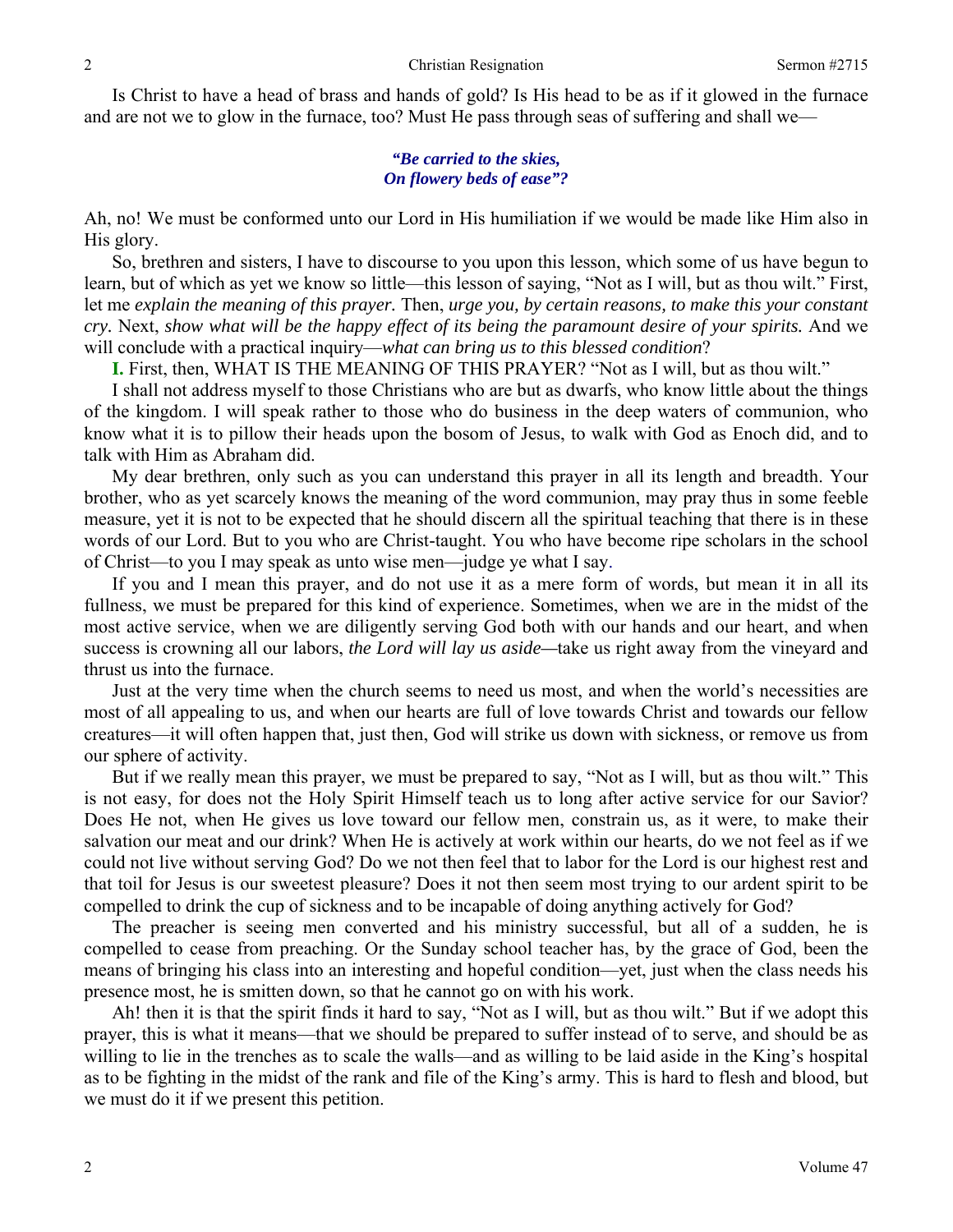#### Sermon #2715 Christian Resignation 3

 If we really mean this prayer, there will be a second trial for us. Sometimes, *God will demand of us that we labor in unpropitious fields*. He will set His children to plough the rock and to cast their bread upon the waters. He will send His Ezekiel to prophesy in a valley full of dry bones and His Jonah to carry His message to Nineveh. He will give His servants strange work to do—work which seems as if it could never be successful, or bring honor either to God or to themselves.

 I doubt not that there are some ministers who toil and labor with all their might, yet who see but little fruit. Far away in the dark places of heathendom, there are men who have been toiling for years, with scarcely a convert to cheer them. And here, too, in England, there are men who are preaching in all sincerity and faithfulness the Word of the Lord, yet they do not see souls converted. They know that they are unto God a sweet savor of Christ, both in them that perish and in them that are saved.

 Our hearts are, I trust, so full of the Spirit prompting us to cry, like Rachel, "Give me children, or I die," that we cannot rest content without seeing the success of our labors. Yet the Master, in effect, says to us, "No, I tell you to continue to toil for Me, though I give you no fruit for your labor. You are to keep on ploughing this rock, simply because I tell you to do it." Ah! then, brethren, it is hard to say, "Not my will, but thine be done." But we must say it. We must feel that we are ready to forego even the joy of harvest, and the glory of success, if God wills it.

 At other times *God will remove His people from positions of honorable service, to other offices that are far inferior in the minds of men*. I think that I should feel it hard if I had to be banished from my large congregation and from my thousands of hearers, to a small village where I could only preach the Gospel to a little company of people. Yet I am sure that, if I entered fully into the spirit of our Lord's words—"Not as I will, but as thou wilt"—I should be quite as ready to be there as to be here.

 I have heard that, among the Jesuits, such is the extraordinary obedience which they are compelled to pay to their superiors that, on one occasion, there was a president of one of their colleges, who had written some of the most learned books in any language, a man of the highest talents—and the superior of the order took a freak into his head, for some reason, to send him straightaway from the country where he was to Bath, to stand there in the street for a year and sweep the crossing, and the man did it. He was compelled to do it. His vow obliged him to do anything that he was told to do.

 Now, in a spiritual sense, this is hard to perform, but nevertheless, it is a Christian's duty. We remember the saying of a good man that the angels in heaven are so completely given up to obedience to God that if there should be two works to do—ruling an empire and sweeping a crossing—neither of the two angels who might be selected to go on these two errands would have any choice in the matter, but would just leave it with their Lord to decide which part they were to fulfill.

 You may, perhaps, be called from the charge of the services in a place of worship, to become one of the humblest members in another church. You may be taken from a place of much honor and put in the very lowest ranks of the army. Are you willing to submit to that kind of treatment? Your flesh and blood say, "Lord, if I may still serve in Your army, let me be a captain, or, at least, let me be a sergeant or a corporal. If I may help to draw Your chariot, let me be the leading horse, let me run first in the team, let me wear the gay ribbons."

 But God may say to you, "I have put you there in the thick of the battle, now I will place you behind. I have given you vigor and strength to fight with great success, now I will make you tarry by the stuff. I have done with you in the prominent position—now I will use you somewhere else." But if we can only pray this prayer, "Not as I will, but as thou wilt," we shall be ready to serve God anywhere and everywhere, so long as we know that we are doing His will.

 But there is another trial which we shall all have to endure in our measure, which will prove whether we understand by this prayer what Christ meant by it. Sometimes, *in the service of Christ, we must be prepared to endure the loss of reputation, of honor, and even of character itself*. I remember, when I first came to London to preach the Word, I thought that I could bear anything for Christ. But I found myself shamefully slandered, all manner of lies were uttered concerning me, and in agony I fell on my face before God and cried unto Him.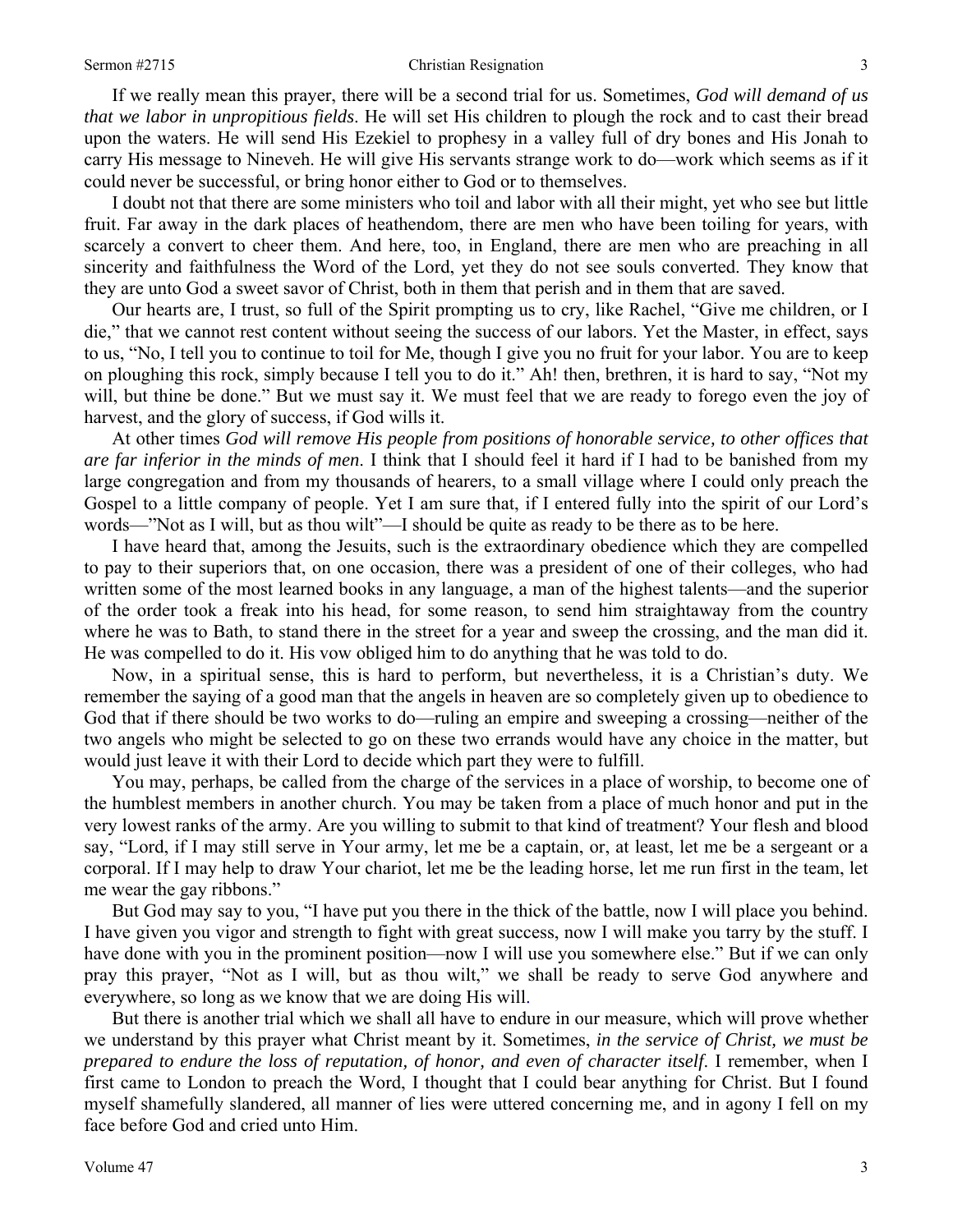I felt as though that was a thing I could not bear—my character was very dear to me and I could not endure to have such false things said about me. Then this thought came to me, "You must give up all for Christ, you must surrender everything for Him—character, reputation, and all that you have—and if it is the Lord's will, you shall be reckoned the vilest of the vile, so long as you can still continue to serve Him, and your character is really pure, you need not fear. If it is your Master's will that you shall be trampled and spit upon by all the wicked men in the world, you must simply bear it and say, 'Not as I will, but as thou wilt."

And I remember how I rose, then, from my knees, and sang to myself that verse,—

*"If on my face, for Thy dear name, Shame and reproaches be, All hail reproach, and welcome shame. If Thou remember me."* 

 "But how hard it was," you say, "for you to suffer the loss of character and to have evil things spoken against you falsely for Christ's name's sake!" And what was the reason why it was so hard? Why, it was just because I had not fully learnt how to pray this prayer of our Lord Jesus Christ—and I am afraid that I still have not completely learned it yet.

 It is a very delightful thing to have even our enemies speaking well of us, to go through this world with such holiness of character that men who pour scorn upon all religion cannot find fault with us—but it is an equally glorious thing for us to be set in the pillory of shame, to be pelted by every passerby, to be the song of the drunkard, to be the by-word of the swearer, when we do not deserve it—and to endure all this for Christ's sake. This is true heroism—this is the meaning of the prayer of our text.

 Again, some of you have at times thought, "Oh, if the Master will only be pleased to open a door for me where I may be the means of doing some good! *How glad I should be if I could have either more wealth, or more influence, or more knowledge, or more talents, with which I might serve Him better*!" You have prayed about the matter and thought about it, and you have said, "If I could only get into such and such a position, how excellently should I be able to serve God!"

 You have seen your Master give to some of His servants ten talents, but He has given you only one. You have gone on your knees and asked Him to be good enough to trust you with two—but He has refused it. Or you have had two and you have asked Him to let you have ten—and He has said, "No, I will give you two talents and no more."

 But you say, "Is it not a laudable desire that I should seek to do more good?" Certainly. Trade with your talents—multiply them if you can. But suppose you have no power of utterance, suppose you have no opportunities of serving God, or even suppose the sphere of your influence is limited, what then? Why, you are to say "Lord, I hoped it was Your will that I might have a wider sphere, but if it is not, although I long to serve You on a larger scale, I will be quite content to glorify You in my present narrower sphere, for I feel that here is an opportunity for the trial of my faith and resignation, and again I say, 'Not as I will, but as thou wilt.'"

 Christian men, are you prepared heartily to pray this prayer? I fear there is not a single individual amongst us who could pray it in all its fullness of meaning. Perhaps you may go as far as I have already gone, but if God should take you at your word, and say, "My will is that your wife should be smitten with a fatal illness, and like a fading lily, droop and die before your eyes, that your children should be caught up to my loving bosom in heaven, that your house should be burned with fire, that you should be left penniless—a pauper dependent on the charity of others. It is My will that you should cross the sea, that you should go to distant lands and endure unheard-of hardships. It is My will that, at last, your bones should lie bleaching on the desert sand in some foreign clime."

 Are you willing to endure all this for Christ? Remember that you have not attained unto the full meaning of this prayer until you have said, "Yes," to all that it means. And until you can go to the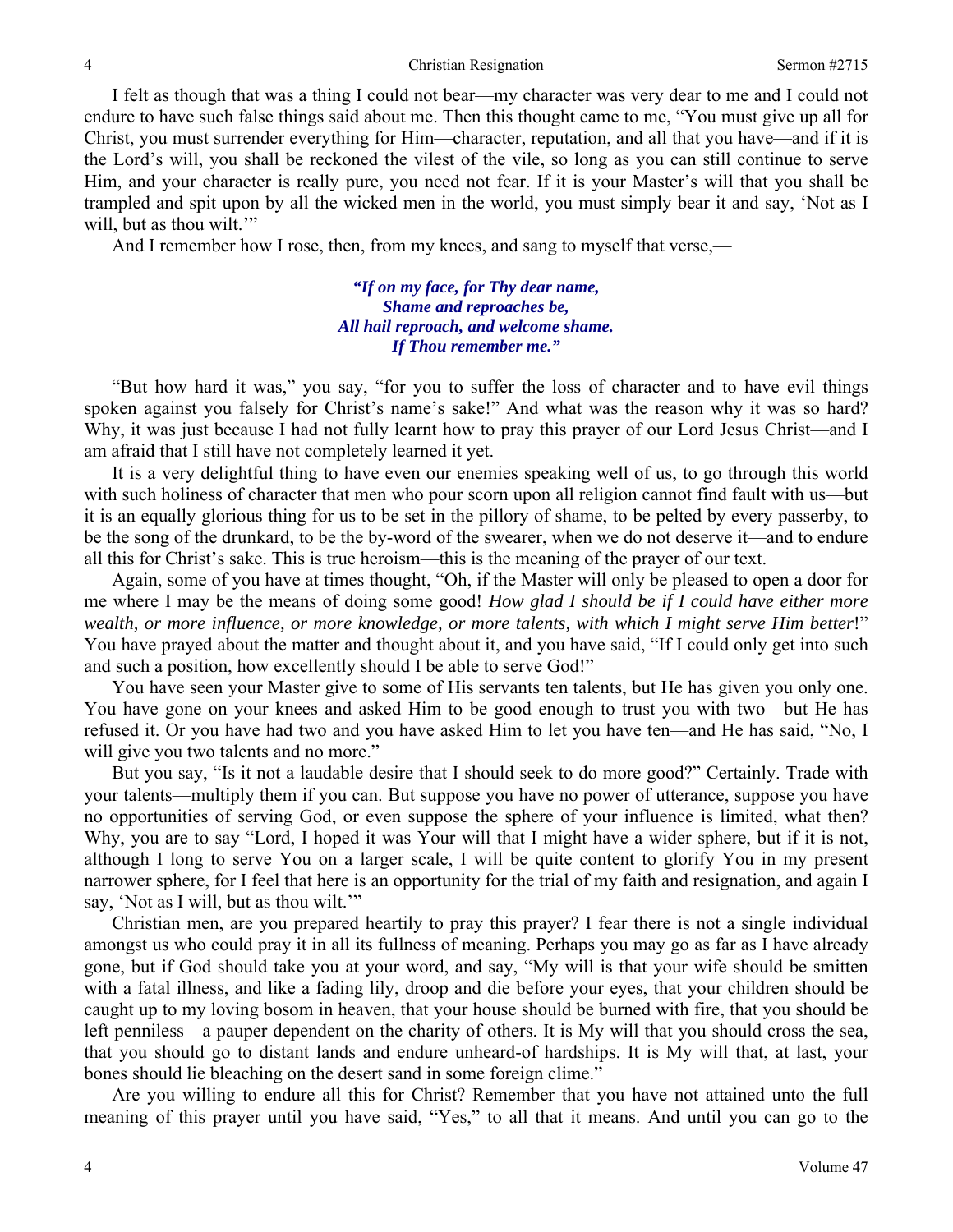uttermost lengths to which God's providence may go, you have not gone to the full extent of the resignation in this cry of our Lord.

 Many of the early Christians, I think, did know this prayer by heart—it is wonderful how willing they were to do anything and be anything for Christ. They had got this idea into their heads that they were not to live to themselves—and they had it also in their hearts. And they believed that to be martyred was the highest honor they could possibly wish for.

 Consequently, if they were brought to the tribunals of the judges, they never ran away from their persecutors. They almost courted death, for they thought it was the highest privilege that they could possibly have if they might be torn in pieces by the lions in the arena, or be decapitated with the sword. Now, if we could but get that idea into our hearts, with what courage would it gird us, how fully might we then serve God, and how patiently might we endure persecution if we had but learnt the meaning of this prayer, "Not as I will, but as thou wilt."

**II.** In the second place, I AM TO TRY AND GIVE YOU SOME REASONS WHY IT WILL BE BEST FOR US ALL TO SEEK TO HAVE THE HOLY SPIRIT WITHIN US, SO THAT WE MAY BE BROUGHT INTO THIS FRAME OF MIND AND HEART.

 And the first reason is because it is simply *a matter of right*. God ought to have His way at all times and I ought not to have mine whenever it is contrary to His. If ever my will is at cross purposes to the will of the Supreme, it is but right that mine should yield to His. If I could have my own way—if such a poor, feeble creature as I am could thwart the Omnipotent Creator, it would be wrong for me to do it.

 What! Has He made me, and shall He not do as He wills with me? Is He like the potter and am I but as the clay, and shall the thing formed say to Him that formed it, "Why hast thou made me thus?" No, my Lord, it is but right that You should do what You please with me, for I am Yours—Yours, for You have made me—Yours, for You have bought me with Your blood.

 If I am a jewel purchased with the precious blood of Jesus, then He may cut me into what shape He pleases, He may polish me as He chooses, He may let me lie in the darkness of the casket, or let me glitter in His hand or in His diadem. In fact, He may do with me just as He wills, for I am His, and so long as I know that He does it, I must say, "Whatever He does is right. My will shall not be in opposition to His will."

 But again, this is not only a matter of right, *it is a matter of wisdom with us*. Depend upon it, dear brethren, if we could have our own will, it would often be the worst thing in the world for us. But to let God have His way with us, even if it were in our power to thwart Him—would be an act of wisdom on our part.

What do I desire when I wish to have my own will? I desire my own happiness. Well, I shall get it far more easily if I let God have His will, for the will of God is both for His own glory and my happiness. So, however much I may think that my own will would tend to my comfort and happiness, I may rest assured that God's will would be infinitely more profitable to me than my own. And that, although God's will may seem to make it dark and dreary for me at the time, yet from seeming evil He will bring forth good, such as never could have been produced from that supposed good after which my weak and feeble judgment is so apt to run.

 But again, suppose it were possible for us to have our own will, *would it not be an infringement of that loving reliance which Christ may well ask at our hands, that we should trust Him*? Are we not saved by trusting our Lord Jesus Christ? Has not faith in Christ been the means of saving me from sin and hell?

 Then surely I must not run away from this rule when I come into positions of trial and difficulty. If faith has been superior to sin, through the blood of Christ, it will certainly be superior to trial, through the almighty arm of Christ. Did I not tell Him, when I first came to Him, that I would trust no one but Him? Did I not declare that all my other confidences were burst and broken, and scattered to the winds?

 And did I not ask that He would permit me to put my trust in Him alone? And shall I, after that, play the traitor? Shall I now set up some other object in which to place my trust? Oh, no! My love to Jesus,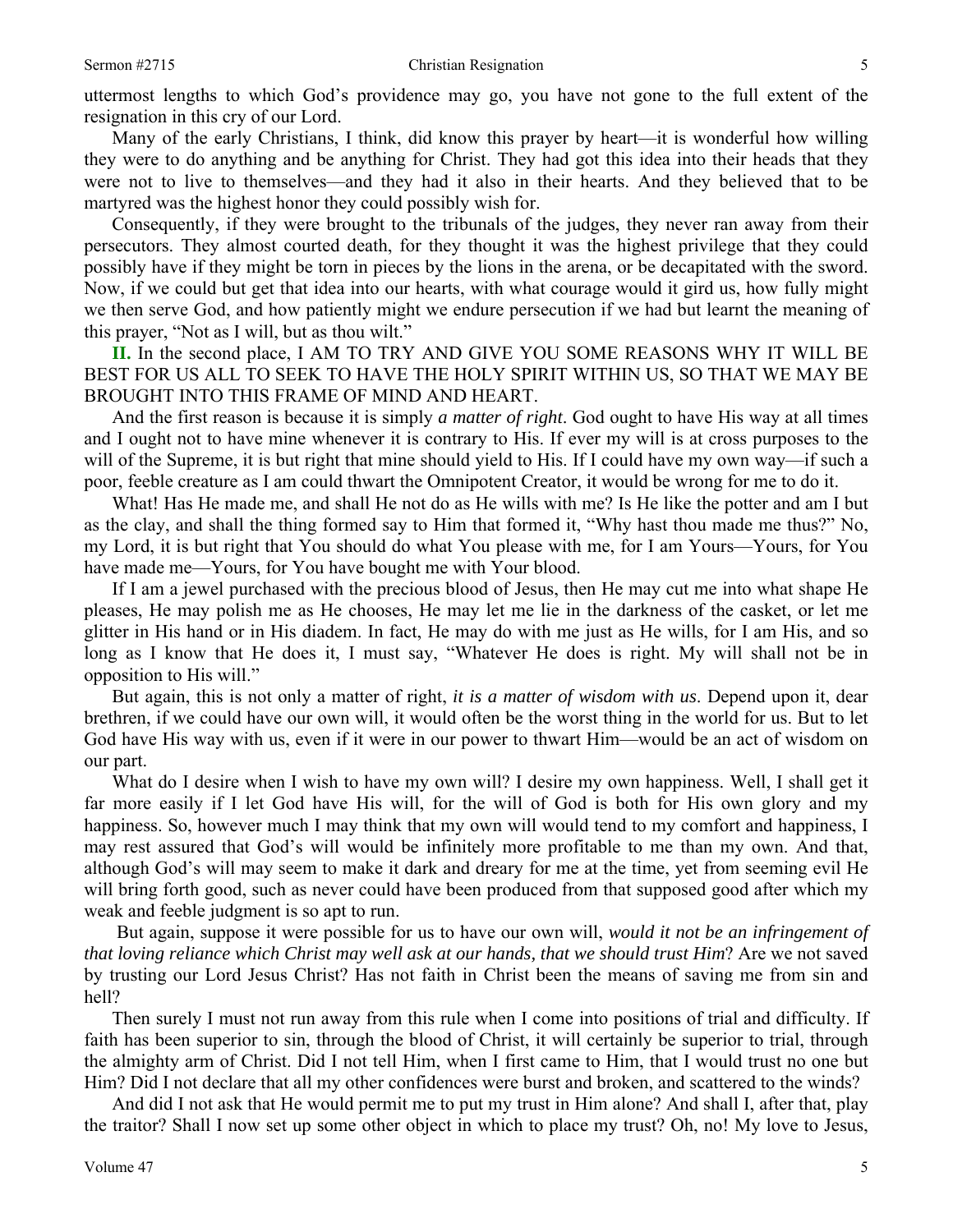my gratitude to Him for His condescension in accepting my faith binds me henceforth to trust to Him, and to Him alone.

We often lose the force of a truth by not making it palpable to our own mind. Let us try to make this one so. Imagine the Lord Jesus to be visibly present in this pulpit. Suppose that He looks down upon one of you and says, "My child, your will and Mine do not, just now, agree. You desire such and such a thing, but I say, 'Nay, you must not have it.' Now, my child, which will is to prevail, Mine or yours?"

 Suppose you were to reply, "Lord, I must have my will," do you not think He would look at you with eyes of infinite sadness and pity, and say to you, "What! Did I give up My will for you and will you not give up your will for Me? Did I surrender all I had, even My life, for your sake, and do you say, you self-willed child, 'I must have these things according to my will, and contrary to Your wish and purpose, O my Savior?"

 Surely you could not talk like that. Rather, I think I see you instantly falling on your knees and saying, "Lord Jesus, forgive me for ever harboring such evil thoughts. No, my Lord, even if Your will is hard, I will think it pleasant. If it be bitter, I will believe that the bitterest draught is sweet. Let me but see You dying on the cross for me, let me only know that You love me, and wherever You shall put me, I will be in heaven as long as I can feel that it is Your will that is being done with me. I will be perfectly content to be just wherever You choose me to be, and to suffer whatever You choose for me to endure."

 Yes, dear friends, it would show a sad want of that love which we owe to Christ, and of that gratitude which He deserves, if we were once to set our wills up in opposition to His. Therefore, again, beloved, for love's sake, for wisdom's sake, for right's sake, I beseech you ask the Holy Spirit to teach you this prayer of our Lord Jesus Christ, and to impart to you its blessed meaning.

**III.** I notice, in the next place, THE EFFECT OF TRULY SAYING AND FEELING, "NOT AS I WILL, BUT AS THOU WILT."

 The first effect is, *constant happiness*. If you would find out the cause of most of your sorrows, dig at the root of your self-will, for that is where it lies. When your heart is wholly sanctified unto God and your will is entirely subdued to Him, the bitter becomes sweet, pain is changed to pleasure, and suffering is turned into joy. It is not possible for that man's mind to be disturbed whose will is wholly resigned to the will of God.

 "Well," says one, "that is a very startling statement"—and another says, "I have really sought to have my will resigned to God's will, yet I am disturbed." Yes, and that is simply because, though you have sought, like all the rest of us, you have not yet attained to full resignation to the will of the Lord. But when once you have attained to it—I fear you never will in this life—then shall you be free from everything that shall cause you sorrow or discomposure of mind.

 Another blessed effect of this prayer, if it is truly presented, is that *it will give a man holy courage and bravery*. If my mind is wholly resigned to God's will, what have I to fear in all the world? It is with me then as it was with Polycarp. When the Roman emperor threatened that he would banish him, he said, "Thou canst not, for the whole world is my Father's house, and thou canst not banish me from it." "But I will slay you," said the emperor. "Nay, thou canst not, for my life is hid with Christ in God."

 "I will take away all your treasures." "Nay, thou canst not, for I have nothing that thou knowest of. My treasure is in heaven and my heart is there also." "But I will drive thee away from men and thou shalt have no friends left." "Nay, that thou canst not do, for I have a Friend in heaven from whom thou canst not separate me. I defy thee, for there is nothing that thou canst do to me."

 And so can the Christian always say, if once his will agrees with God's will. He may defy all men and defy hell itself, for he will be able to say, "Nothing can happen to me that is contrary to the will of God, and if it be His will, it is my will, too. If it pleases God, it pleases me. God has been pleased to give me part of His will, so I am satisfied with whatever He sends."

 Man is, after all, only the second cause of our sorrows. A persecutor says, perhaps, to a child of God, "I can afflict you." "No, you cannot, for you are dependent on the first Great Cause, and He and I are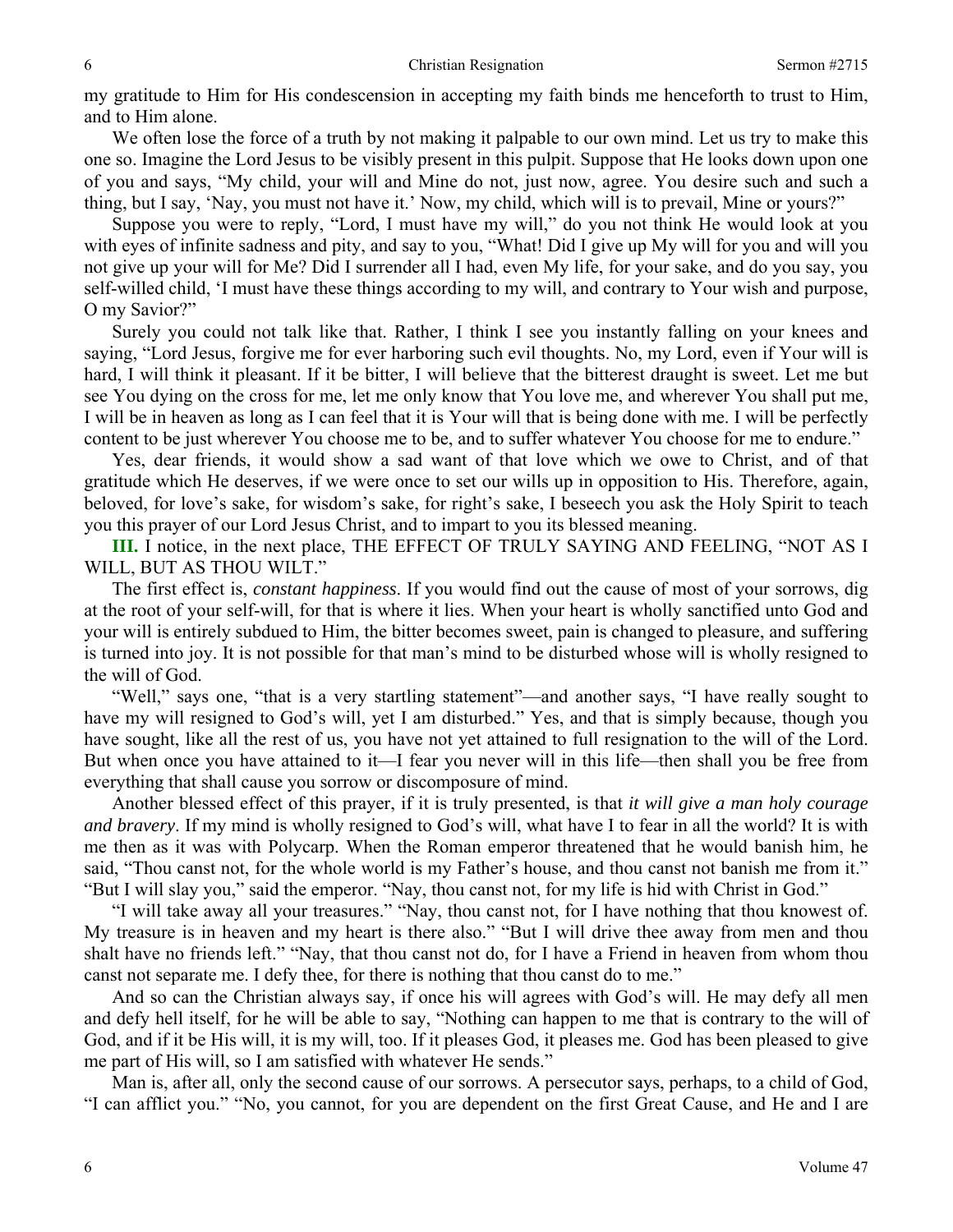agreed." Ah, dear friends, there is nothing that makes men such cowards as having wills contrary to the will of God.

 But when we resign ourselves wholly into the hands of God, what have we to fear? The thing that made Jacob a coward was that he was not resigned to God's will when Esau came to meet him. God had foretold that the elder of the two sons of Isaac should serve the younger—Jacob's business was to believe that and to go boldly forward with his wives and children—not to bow down before Esau, but to say, "The promise is, the elder shall serve the younger. I am not going to bow down to you—it is your place to fall prostrate before me."

 But poor Jacob said, "Perhaps it is God's will that Esau should conquer me, and smite the mothers and their children. But my will is that it shall not be." The contest is well-pictured at the ford Jabbok, but if Jacob had not disbelieved God's promise, he would never have bowed himself to the earth seven times before his brother Esau. In the holy majesty of his faith, he would have said, "Esau, my brother, you can do me no hurt, for you can do nothing contrary to the will of God. You can do nothing contrary to His decree and I will be pleased with whatsoever it is."

 So, this resignation to God's will gives, first, joy in the heart, and then it gives fearless courage. And yet another thing follows from it. As soon as anyone truly says, "Not as I will, but as thou wilt," this resolve *tends to make every duty light, every trial easy, every tribulation sweet*. We should never feel it to be a hard thing to serve God, yet there are many people, who, if they do a little thing for the Lord, think so much of it. And if there is ever a great thing to be done, you have, first, to plead very hard to get them to do it—and when they do it, very often it is done so badly that you are half sorry you ever asked them to do it.

 A great many people make very much out of what is really very little. They take one good action which they have performed and they hammer it out till it becomes as thin as gold leaf—and then they think they may cover a whole week with that one good deed. The seven days shall all be glorified by an action which only takes five minutes to perform. It shall be quite enough, they even think, for all time to come.

 But the Christian, whose will is conformed to God's will, says, "My Lord, is there anything else for me to do? Then, I will gladly do it. Does it involve want of rest? I will do it. Does it involve loss of time in my business? Does it involve me, sometimes, in toil and fatigue? Lord, it shall be done, if it is Your will, for Your will and mine are in complete agreement. If it is possible, I will do it, and I will count all things but loss that I may win Christ and be found in Him, rejoicing in His righteousness, and not in my own."

**IV.** There are many other sweet and blessed effects which this resignation would produce, but I must close by observing that THE ONLY WAY IN WHICH THIS SPIRIT CAN BE ATTAINED IS BY THE UNCTION OF THE HOLY ONE, the outpouring and the indwelling of the Holy Spirit in our hearts.

 You may try to subdue your own self, but you will never do it alone. You may labor, by self-denial, to keep down your ambition, but you will find that it takes another shape and grows by that wherewith you thought to poison it. You may seek to concentrate all the love of your soul on Christ, and in the very act, you will find self creeping in.

 I am sometimes astonished—and yet not astonished when I know the evil of my own heart—when I look within myself and find how impure my motive is at the very moment when I thought it was most pure. And I expect it is the same with you, dear friends. You perform a good action—some almsgiving to the poor, perhaps. You say, "I will do it very quietly." Someone speaks of it and you say at once, "I wish you had not spoken of that. I do not like to hear anyone talk of what I have done. It hurts me."

 Perhaps it is only your pride that makes you say that it hurts you, for some folk make their modesty to be their pride. It is, in fact, their secret pride that they are doing good and that people do not know it. They glory in that supposed secrecy, and by its coming out, they feel that their modesty is spoilt and they are afraid that people will say, "Ah, you see that it is known what they do—they do not really do their good deeds in secret."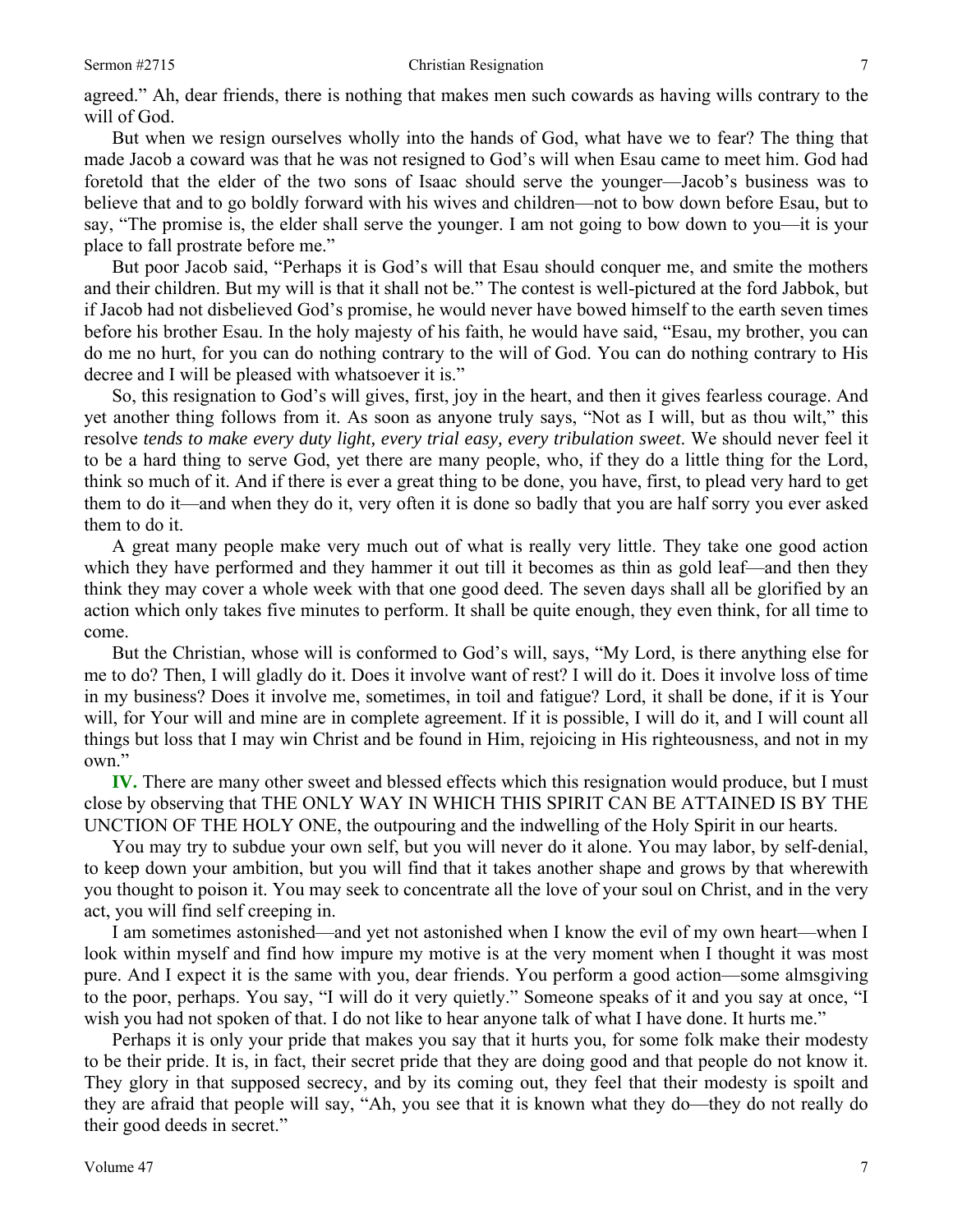So that even our modesty may be our pride—and what some people think their pride, may happen to be the will of God, and may be real modesty. It is very hard work to give up our own will, but it is possible, and that is one of the lessons we should learn from this text, "Not as I will, but as thou wilt."

 Again, if there is anybody of whom you are a little envious—perhaps a minister who takes a little of the gloss off you by preaching better than you do, or a Sunday school teacher who is more successful in his work—make that particular person the object of your most constant prayer and endeavor as much as lies in you to increase that person's popularity and success.

 Someone asks, "But you cannot bring human nature up to that point, can you—to try and exalt one's own rival?" My dear friends, you will never know the full meaning of this prayer till you have tried to do this—and actually sought to honor your rival more than yourself. That is the true spirit of the Gospel, "in honour preferring one another." I have sometimes found it hard work, I must confess, but I have schooled myself down to it.

 Can this be done? Yes, John the Baptist did it. He said of Jesus, "He must increase, but I must decrease." If you had asked John whether he wished to increase, he would have said, "Well, I should like to have more disciples. Still, if it is the Lord's will, I am quite content to go down, that Christ should go up."

 How important, therefore, it is for us to learn how we may attain to this state of acquiescence with our heavenly Father's will! I have given you the reasons for it, but how can it be done? Only by the operation of the Spirit of God. As for flesh and blood, they will not help you in the least—they will just go the other way—and when you think that, surely, you have got flesh and blood under control, you will find that they have got the upper hand of you just when you thought you were conquering them.

 Pray the Holy Spirit to abide with you, to dwell in you, to baptize you, to immerse you in His sacred influence, to cover you, to bury you in His sublime power, and so, and only so, when you are completely immersed in the Spirit and steeped, as it were, in the crimson sea of the Savior's blood, shall you be made to fully realize the meaning of this great prayer, "Not as I will, but as thou wilt."

 "Lord, not self, but Christ. Not my own glory, but Your glory. Not my aggrandizement, but Yours. Nay, not even my success, but Your success. Not the prosperity of my own church, or my own self, but the prosperity of Your church, the increase of Your glory—let all that be done as thou wilt, not as I will."

 How different this is from everything connected with the world! I have tried to take you up to a very high elevation and if you have been able to get up there, or even to desire to get up there, how striking has the contrast been between this spirit and the spirit of the worldling! I shall not say anything to those of you who are unconverted, except this—learn how contrary you are to what God would have you be and what you must be, ere you can enter the kingdom of heaven.

 You know that you could not say, "Let God have His will," and you also know that you could not humble yourself to become as a little child. This shows your deep depravity, so, may the Holy Spirit renew you, for you have need of renewing, that you may be made a new creature in Christ Jesus! May He sanctify you wholly, spirit, soul, and body, and at last present you, faultless before the throne of God, for His dear name's sake! Amen.

# **EXPOSITION BY C. H. SPURGEON**

### *JOHN 15:1-11*

### **Verse 1.** *I am the true vine, and my Father is the husbandman.*

If you want to know where the true church is, Christ here tells you—"I am the true vine." All who are in Christ are in the true church. If you want to know who is the Father of the church, its Keeper and Guardian, Christ here tells you—"My Father is the husbandman." Hence, I feel persuaded that the true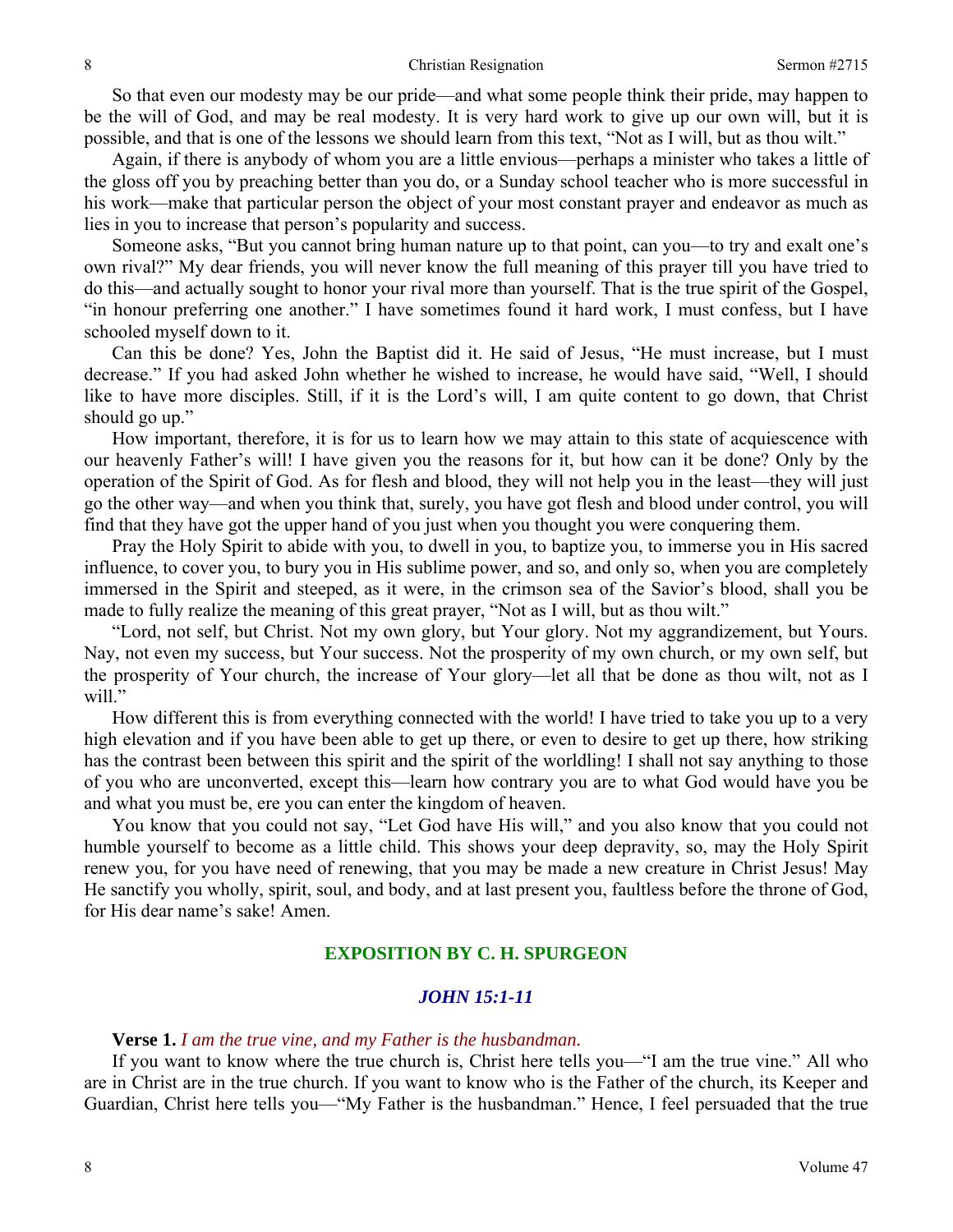vine, the church, will never die, for it is Christ. And I am also persuaded that it will never be uprooted, for Jesus says, "My Father is the husbandman." And that fact is a guarantee that He will take care of it.

**2.** *Every branch in me that beareth not fruit he taketh away:* 

In some sense, men and women may be in Christ by a mere outward profession. But if they have no evidence of a real union to Christ—if they produce no fruit—they will be taken away, some by death, and others by apostasy. But they will be taken away.

**2.** *And every branch that beareth fruit, he purgeth it, that it may bring forth more fruit.* 

From these words, it is clear that many of the afflictions which we have to endure are not brought upon us because we are unfruitful, but because we are bearing fruit.

**3-4.** *Now ye are clean through the word which I have spoken unto you. Abide in me, and I in you. As the branch cannot bear fruit of itself, except it abide in the vine; no more can ye, except ye abide in me.* 

Dear friends, beware of a Christless Christianity. Beware of trying to be Christians without living daily upon Christ. The branch may just as well try to bear fruit apart from the vine as for you to hope to maintain the reality of Christian life without continual fellowship with the Lord Jesus Christ.

**5-6.** *I am the vine, ye are the branches: He that abideth in me, and I in him, the same bringeth forth much fruit: for without me ye can do nothing. If a man abide not in me, he is cast forth as a branch, and is withered; and men gather them, and cast them into the fire, and they are burned.* 

The vine must either bear fruit or be good for nothing, and you, believer, must be vitally united to Christ and bear fruit in consequence of that union or else you will be like those fruitless vine-branches, of which our Lord said that "men gather them, and cast them into the fire, and they are burned."

**7.** *If ye abide in me, and my words abide in you, ye shall ask what ye will, and it shall be done unto you.* 

Do not take that verse as a promise of unlimited answers to prayer, for it is nothing of the kind. Remember the "if" that qualifies it—"*If* ye abide in me, and my words abide in you," for a man who is truly in Christ, as the branch is in the vine, and who is feeding upon Christ's words, will be so influenced by the Holy Spirit that he will not ask anything which is contrary to the mind of God.

 Consequently, his prayers, though in one sense unrestricted, are really restricted by the tenderness of his conscience and the sensitiveness of his spirit to the influence of the mind of God. There are some Christians who do not get their prayers answered and who never will as long as they do not comply with this condition, "If ye abide in me, and my words abide in you."

 If you do not take notice of Christ's words, He will not take notice of your words. He is not going to open His door to every stranger who chooses to give a runaway knock at it, but He will pay attention to His own children who pay attention to Him.

**8.** *Herein is my Father glorified, that ye bear much fruit; so shall ye be my disciples.* 

"You shall be known to be My disciples." Everybody will perceive that you must be branches of that fruitful vine, Christ Jesus, if you bear much fruit.

**9.** *As the Father hath loved me, so have I loved you: continue ye in my love.* 

How wondrously Jesus loves those who are truly His! As the Father loved Him, so does He love us—that is, without beginning, without measure, without variation, without end.

"Continue ye in my love." That is—live in it, enjoy it, drink it in, be influenced by it.

**10.** *If ye keep my commandments, ye shall abide in my love;* 

"You shall live in the realization of My love if you live in obedience to Me."

**10-11.** *Even as I have kept my Father's commandments, and abide in his love. These things have I spoken unto you, that my joy might remain in you, and that your joy might be full.* 

For, when Christ is not pleased with us, we are not likely to have joy in ourselves. Oh, that we may so live as to please Christ!